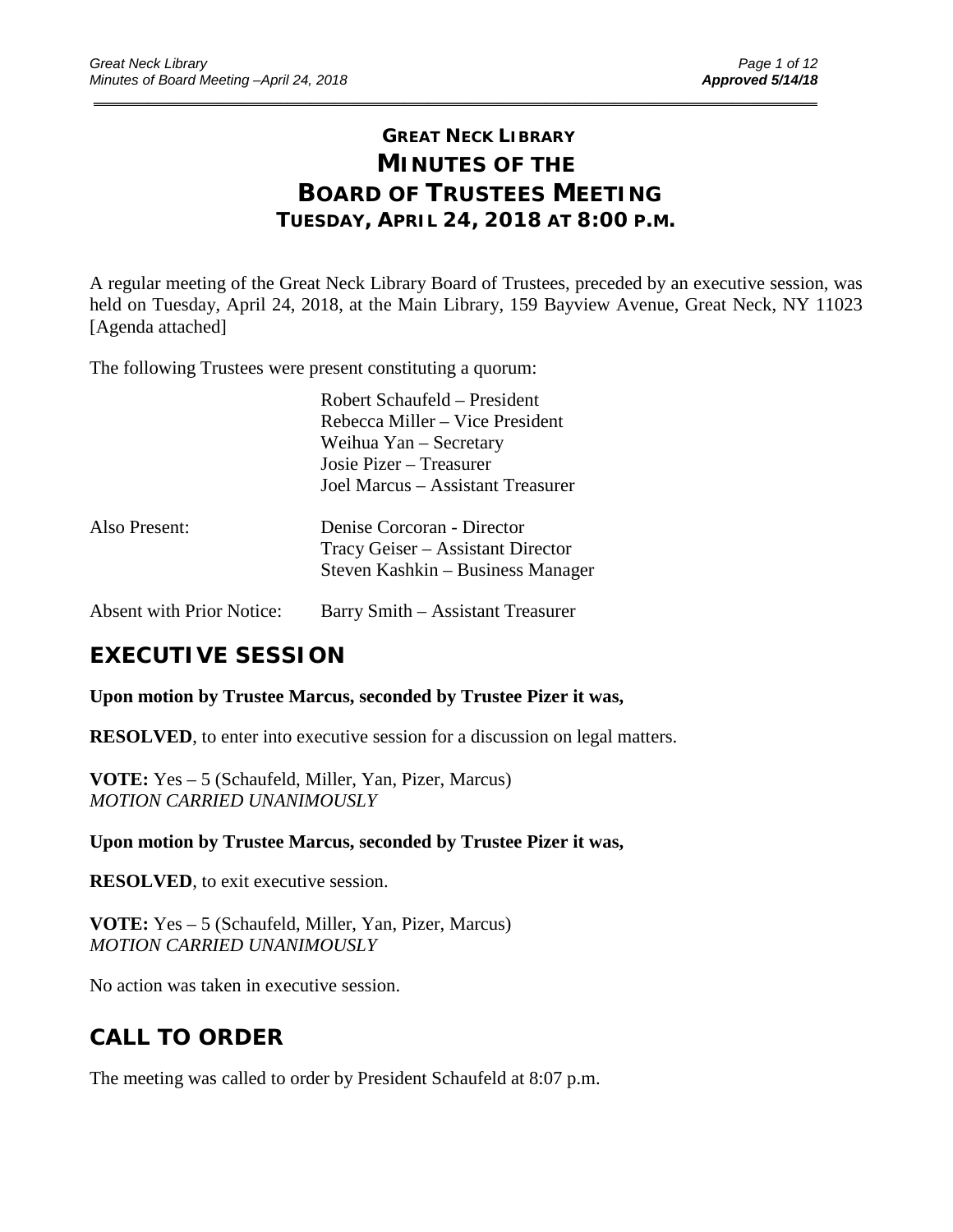# **MINUTES**

### **2nd Budget Workshop**

### **Upon motion by Trustee Yan, seconded by Trustee Pizer and after discussion, it was,**

**MOVED,** that the Great Neck Library Board of Trustees approve the Minutes of the March 12, 2018 2<sup>nd</sup> Budget Workshop as presented.

**VOTE:** Yes – 5 (Schaufeld, Miller, Yan, Pizer, Marcus) *MOTION CARRIED UNAMINOUSLY*

#### **Regular Board Meeting**

#### **Upon motion by Trustee Yan, seconded by Trustee Marcus and after discussion, it was,**

**MOVED,** that the Great Neck Library Board of Trustees approve the Minutes of the March 20, 2018 Regular Board meeting as presented.

**VOTE:** Yes – 5 (Schaufeld, Miller, Yan, Pizer, Marcus) *MOTION CARRIED UNANIMOUSLY*

#### **Budget Hearing and Adoption**

#### **Upon motion by Trustee Yan, seconded by Trustee Pizer and after discussion, it was,**

**MOVED,** that the Great Neck Library Board of Trustees approve the Minutes of the April 11, 2018 Budget Hearing and Adoption as presented.

**VOTE:** Yes – 5 (Schaufeld, Miller, Yan, Pizer, Marcus) *MOTION CARRIED UNANIMOUSLY*

# **TREASURER'S REPORT**

#### **Upon motion by Trustee Pizer, seconded by Trustee Marcus and after discussion, it was,**

**RESOLVED,** that the Great Neck Library Board of Trustees accept the following financial reports which have been reviewed by the Finance Committee:

- March 31, 2018, Treasurer's Report;
- Warrant dated April 1 through April 8, 2018 which has been reviewed by the Treasurer, the sums set against their respective names, amounting in the aggregate to \$150,823.36.
- Payroll Warrants for pay dates March 1, March 15 and March 29, 2018, which have been reviewed by the Treasurer, (in the amounts of \$153,248.79, \$151,310.54 and \$165,001.78, respectively,) for a total of \$469,561.11.

**VOTE:** Yes – 5 (Schaufeld, Miller, Yan, Pizer, Marcus) *MOTION CARRIED UNANIMOUSLY*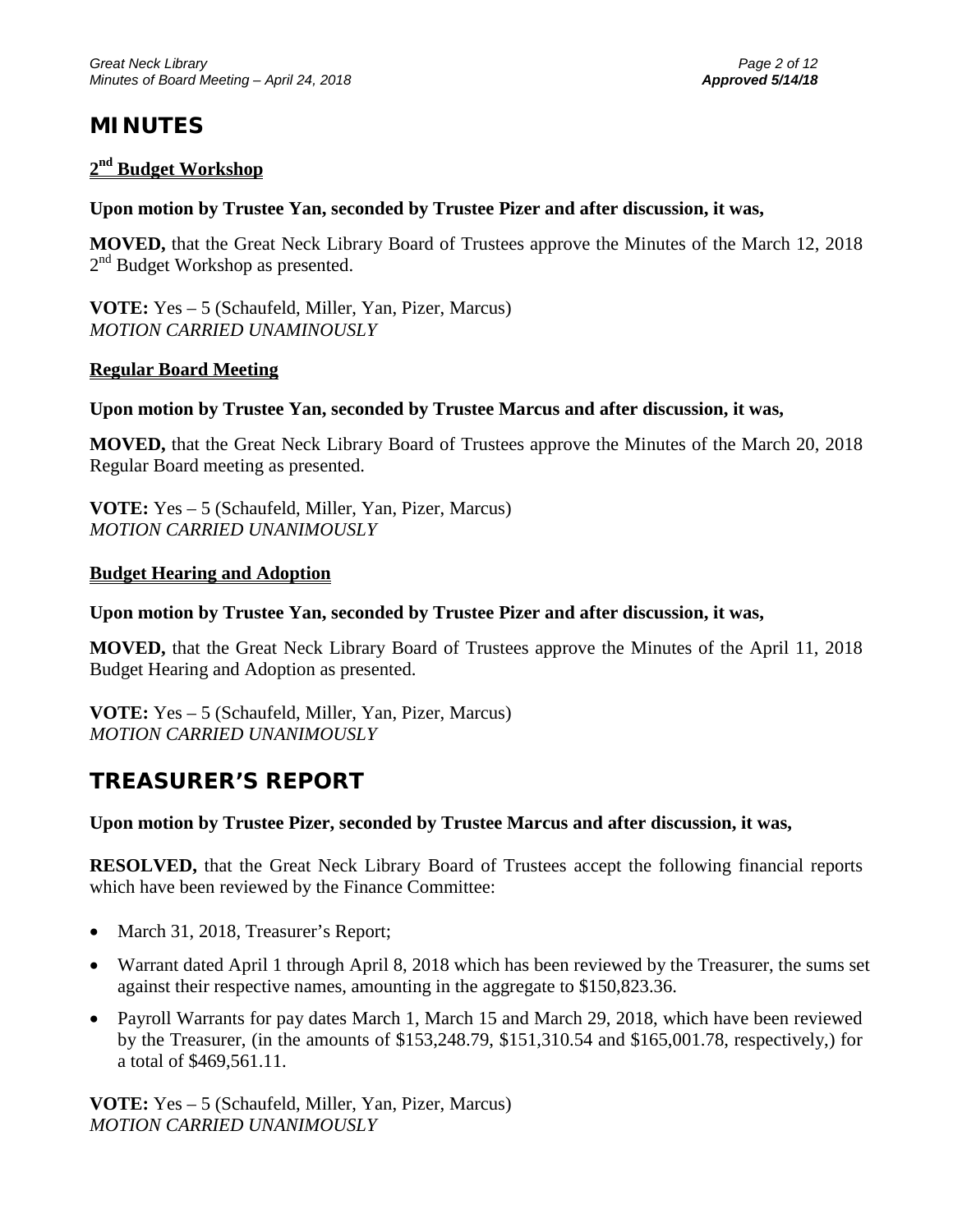# **PAYROLL CHANGES**

#### **Upon motion by Trustee Pizer, seconded by Trustee Yan and after discussion, it was,**

**RESOLVED,** that the Great Neck Library Board of Trustees accept the Payroll Change report of March 1 through March 31, 2018 as presented, which has been reviewed by the Finance Committee.

**VOTE:** Yes – 5 (Schaufeld, Miller, Yan, Pizer, Marcus) *MOTION CARRIED UNANIMOUSLY*

# **REPORTS**

## **Branch Committee**

President Schaufeld reported that the committee met on April 23<sup>rd</sup>. They reviewed proposals for furniture for Lakeville. Changes are being made to the proposal before it is brought forward to the Board. He shared that next month a representative from MDA will be at the meeting to present plans for Station. He added that Denise Corcoran met with the Board of Education to discuss the plans for Parkville and they are awaiting approval from the State Education Department before they can move forward.

### **Main Building Committee**

Vice President Rebecca Miller reported that the committee met on April  $17<sup>th</sup>$ . She stated that the meeting focused on the library's past and future sustainability efforts.

#### **Policy and By Laws Committee**

Trustee Marcus reported that there are five (5) policy manual changes that are going to be read at today's meeting. He added that the committee will next meet on May  $2<sup>nd</sup>$ .

#### **Fundraising Committee**

Trustee Yan reported that the committee met on April 16<sup>th</sup>. He shared that the committee brainstormed ideas on how to encourage donations. He added that one of the immediate things that can be done is to have a book fair. Drafting a letter to send out to potential donors was also discussed.

## **Long Range Planning Committee**

Trustee Marcus reported the committee will be meeting on April 30, 2018.

## **Grants**

Assistant Director Tracy Geiser reported that she is still awaiting a response on the RFID and STEM grants. She shared that Levels did not receive the Will Eisner grant they applied for but that Adam Hinz will continue to search for other opportunities.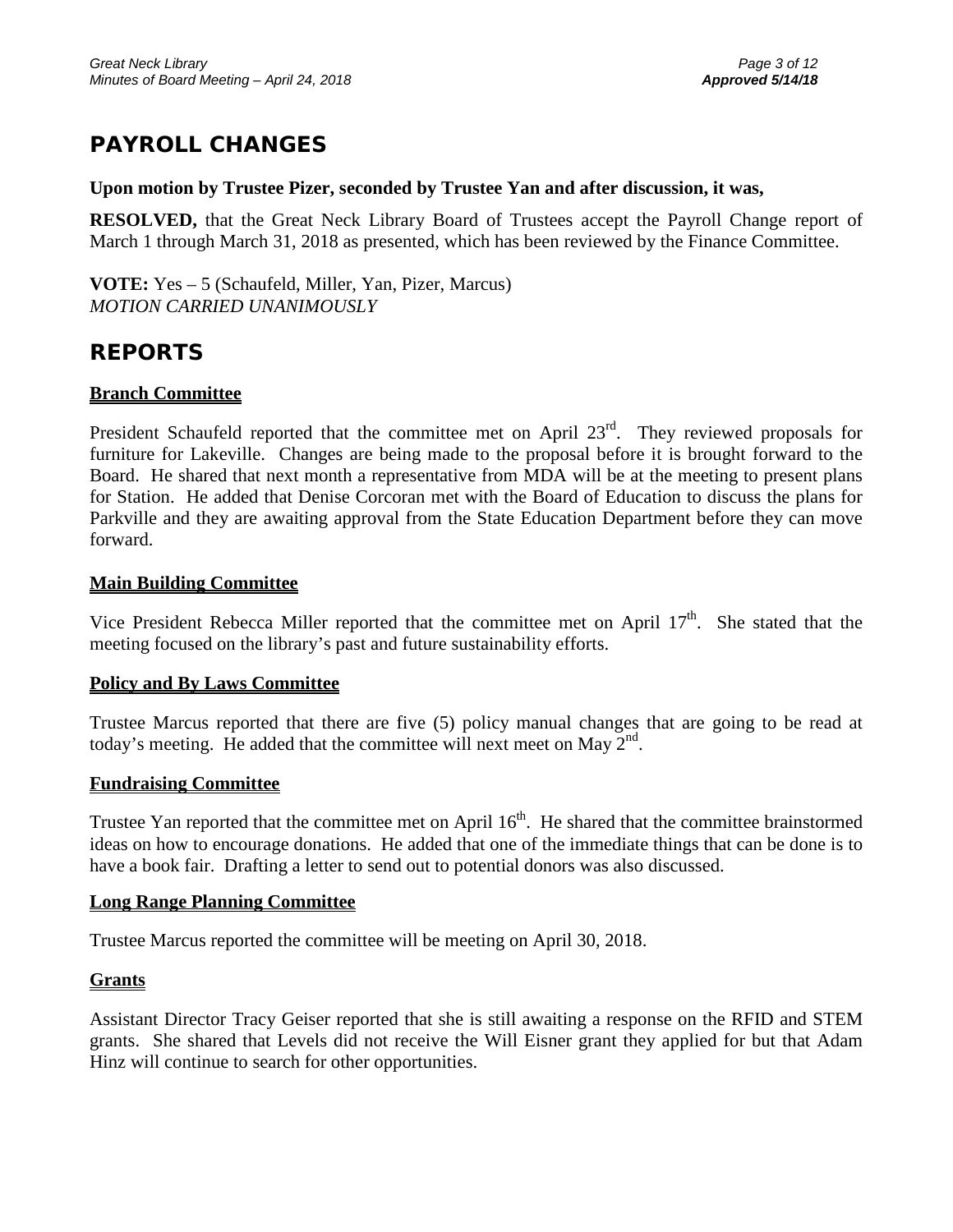## **Staff Reports**

Assistant Director Tracy Geiser stated that the next branch head rotation is scheduled for April 30<sup>th</sup>. They have been meeting in preparation for this move. Ms. Geiser said that she has been working with Technical Services staff on tagging the magazines so that they may be reserved by patrons. Main is nearly completed and will be followed by Station, Parkville and then Lakeville.

Director Denise Corcoran announced that Kanopy video streaming is now up and available for use by patrons. She stated credit card machines have been placed at all locations and are now in use. Ms. Corcoran shared that a separate area has been created for Young Adult reference and they are moving forward with more services for them. Ms. Corcoran acknowledged receipt of donations of yarn and books from a local author. She expressed appreciation for staff who reached milestones for their service at the library.

*Board Comment: Trustee Marcus inquired if requests for services for blind patrons have been received by the library. Ms. Corcoran responded that no requests have been submitted.*

*Public Comment: R. Gilliar* 

## **Director's Report**

Text of Denise Corcoran's, Director, written report dated April 2018 below:

### **ADMINISTRATION**

- Credit card readers have been installed at all Great Neck Library locations and are now in use for patron payments. Steve Kashkin installed all of the machines. Jennifer Green has been visiting branches to train staff.
- All Great Neck Library locations are accepting donations of unopened dog  $\&$  cat food, cat litter, pet treats, and pet toys through April  $30<sup>th</sup>$ . This is a program sponsored by Assemblyman Anthony D'Urso and Long Island Cares.
- Kanopy video streaming was launched and is now available for our patrons. Pam Levin analyzed the service and worked with the vendor to be able to provide this service.
- Global Telecom Supply, our telephone service vendor, has been contacted to include hours of operation for each branch when selected during calls for better service to our patrons. Configuration is complete and recordings of the hours will be scheduled as soon as possible.

The Book Room Project is underway to ensure that all materials stored are properly catalogued and shelved.

- Work with Innovative and Biblioteca on the configuration and testing phase of our self-check system continues.
- The Reference Desk at Main has been reconfigured to include a Young Adult Reference area.
- After conversation with Branch Heads and assessment of services with Deidre Goode, changes have been made so that Children's programming by skilled librarians will occur at every location.
- Tracy Geiser, Assistant Director, is now overseeing Technical Services.

#### **Donations**

I would like to thank the following patrons for their donations:

- Donna Perez donated yarn for projects
- Alix Raine donated yarn for projects
- Marianna Wohlgemuth donated yarn for projects
- Local author Dr. Robert D. Martin donated two of his books

#### **Staff Longevity Milestones**

I would like to recognize and congratulate our staff for reaching the following longevity milestones:

- ★ Wanda Lei 10 years achieved in February
- **V** Jennifer Green 20 years achieved in March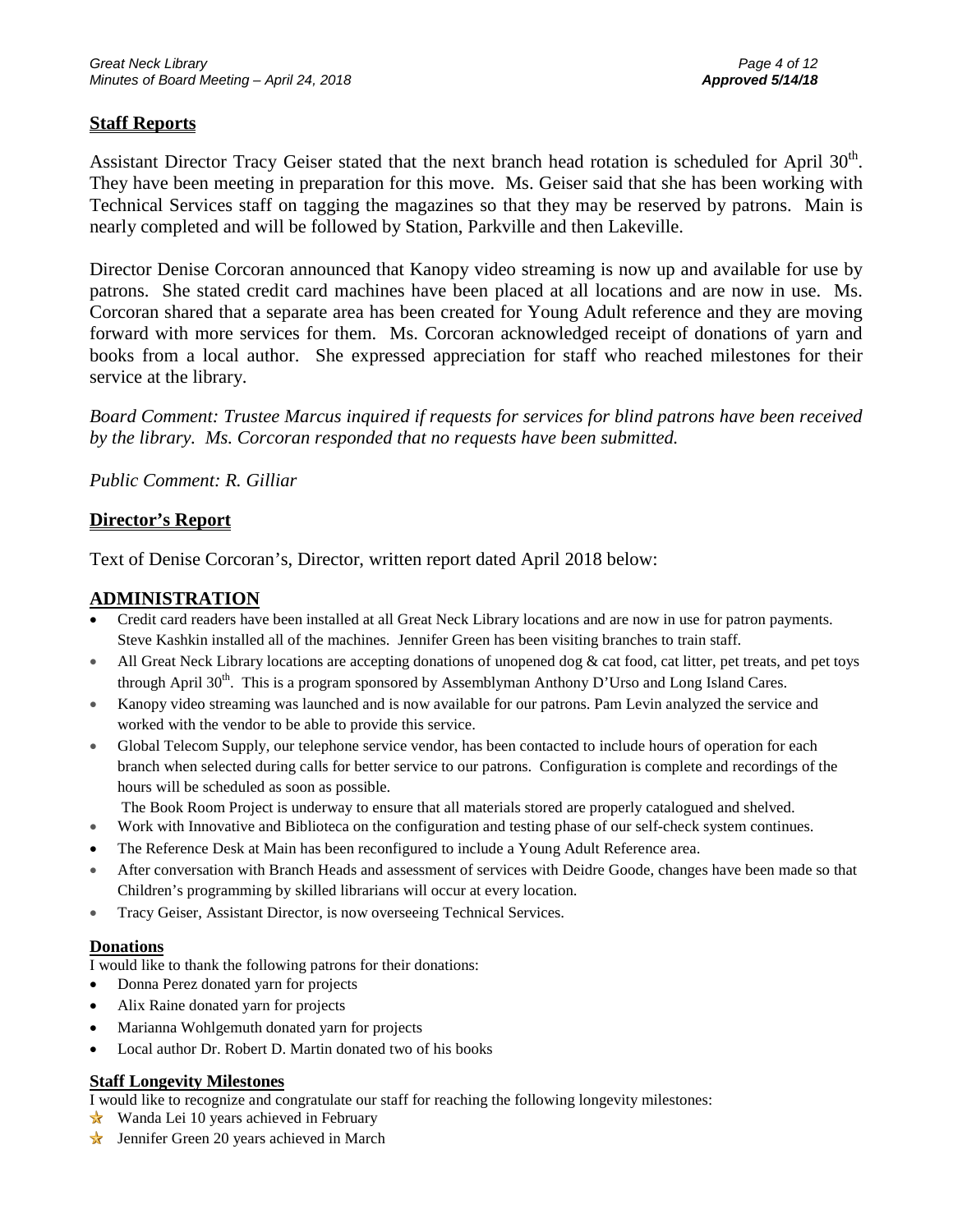- Gabrielle Volano 5 years achieved in April
- Farahnaz Shamuil 30 years achieved in April

#### **Trainings Attended**

- Kanopy webinar attended by Denise Corcoran, Tracy Geiser, Pam Levin, Jennifer Green, Arifa Shuja
- Cash Register and Credit Card Reader training provided by Jennifer Green for Branch Heads
- Tixkeeper Training 3/1 provide by Wanda Lei for Branch Heads
- EventKeeper Training 3/15 provided by Branch Heads
- EventKeeper Training 3/22 provided by Cindy Simeti attended by Denise Corcoran, Jennifer Green, Holly Coscetta, Deidre Goode, Gina Chase
- Baker and Taylor Training 3/27 provided by Arifa Shuja for Branch Heads
- "Everything You Need to Know About Braille & Talking Books" lecture on 3/27 at NLS attended by Pam Levin and Margery Chodosch
- "Protecting Your Financial Information: Identity Theft and Scam Prevention" lecture on 3/26 at the Plainview/Old Bethpage Public Library attended by Donna Litke
- Innovative Webinar 3/28 attended by Tracy Geiser, Jennifer Green
- NYSLRS Online Training for the online Retirement platform was attended by Steve Kashkin and Jill Lee

#### **Community Outreach and Collaboration**

- Steve Kashkin and I met with Great Neck School District Assistant Superintendent John Powell to discuss Pilot Revenue and the Parkville branch.
- I met with several library patrons.

#### **Programs Attended**

- I was introduced to the Music Advisory Committee.
- I introduced myself to Ron Gross and patrons attending a session of Socrates Salon.
- On Wednesday, March 28<sup>th</sup>, I attended *Sticks in the Stacks* at Lakeville and presented the group with a letter of thanks for the hats that they made.
- On Sunday, April  $8<sup>th</sup>$ , I attended a concert at Main performed by Shindig!

#### **MAIN LIBRARY**

- Land Use Ecological Services, Inc. flagged the wetland boundary at the Main Library.
- Representatives from Addison, JNS Mechanical, and VRD were on site to address building issues.
- Two lithographs by artist Tully Filmus have been installed in the Community Room.

#### **BRANCHES**

- We are working with MDA Designgroup Architects & Planners on our Parkville and Station space planning projects.
- The Parkville Public Assembly Permit is pending.

#### **Assistant Director's Report**

#### Text of Tracy Geiser's, Assistant Director, written report dated April 2018 below:

#### **MAIN:**

I began my position managing the Technical Services department on March  $15<sup>th</sup>$ . Since this time I have been working with Arifa Shuja on learning the ins-and-outs and the policies and procedures for the department. I am currently processing all of the orders that each department sends in. I am also going through each deletion request. I have requested that many of the items be reordered if they are considered to be in unacceptable shape but are frequently used by the community. Items considered for deletion are those that are beyond repair, have unidentifiable markings or stains or are obsolete in their information. I am currently working with Arifa and Wanda Lei on learning how to run reports and will begin taking some of this over by the next Board meeting. I am looking in to revamping the way that certain things are done in the Technical Services department and with the other departments to be able to allow us to run more efficiently.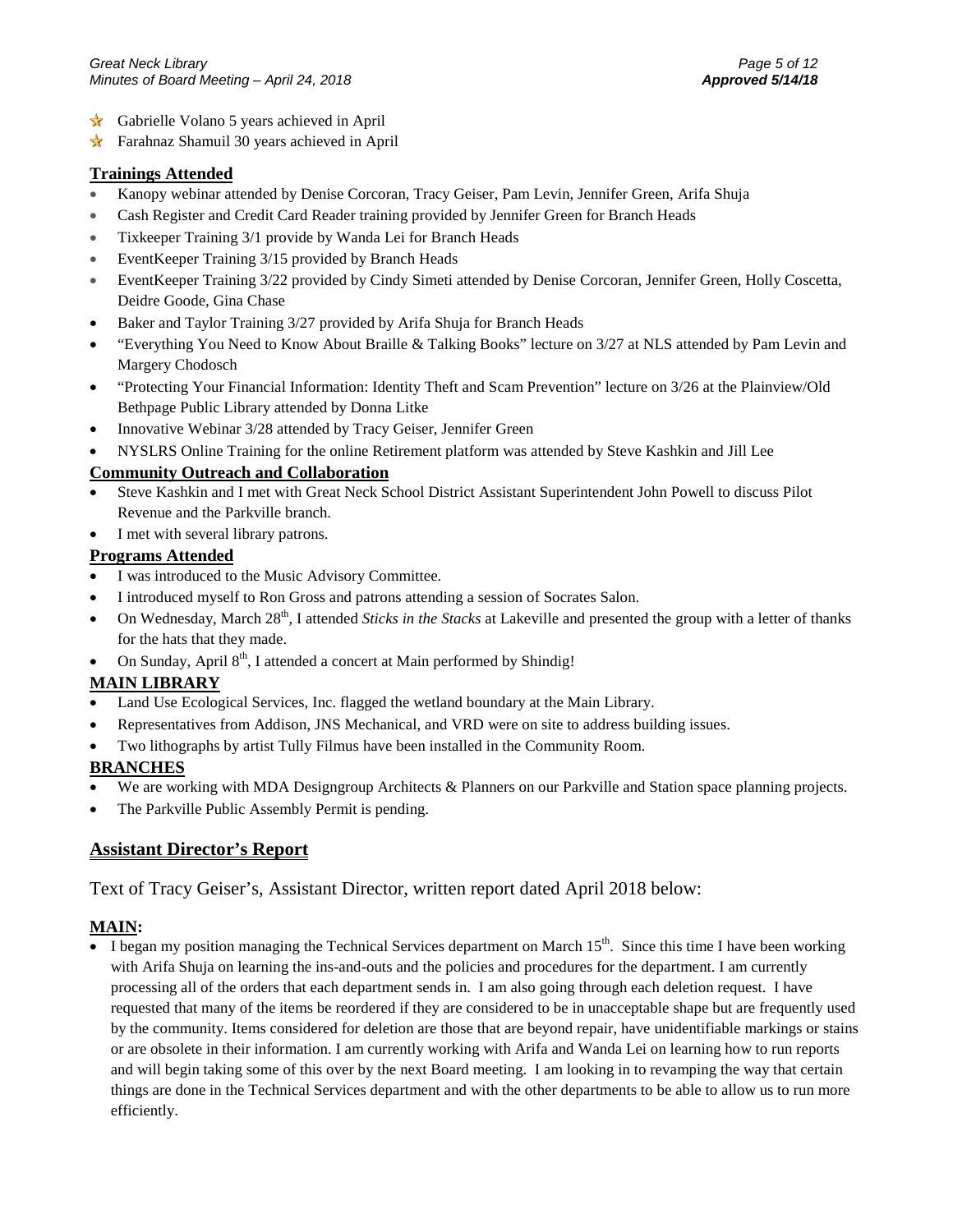- The Technical Services department's current project is the cataloging and RFID tagging of the magazine collection. This will allow patrons to check out and reserve magazines through our catalog as they do other materials. The Main collection is complete and TS is currently working on Station's collection. Once Station is complete we will move on to Parkville then Lakeville.
- Pam Levin has introduced us to Kanopy, a movie streaming service. This will be another project for the Technical Services department to begin as we will have a large list of items to upload in to our catalog initially. This will be a lengthy procedure in the beginning but it will become more streamlined as we become more familiar with it.
- We had our annual meeting to discuss the purchase of new museum passes. This year we will be adding the Planting Fields Arboretum in Oyster Bay, the Children's Museum of Art in NYC, the Paley Center for Media in NYC and the American Airpower Museum in Farmingdale. The policy for the introduction of virtual museum passes has been brought to the Policy Committee and will have its first of three reads at the BoT meeting on April 24, 2018. We are excited about the prospect of the virtual passes as it will allow more patrons have use of this wonderful service.
- On March 13<sup>th</sup> Denise and I attended the *State Aid for Library Construction: What It Is and How To Apply* webinar. This webinar provided information regarding grants, funding and the application process through DASNY
- We were unfortunately not recipients of the Will Eisner Grant requested by Adam Hinz for the Levels Department. This grant would have been used for Levels and its alums to create a Levels graphic novel.
- April  $10^{th}$  brought National Library Worker's Day. Each year, Elaine Phillip's office requests each library to put forth a name in recognition for their excellence to library service. Last year we posthumously honored Ruth Klement. This year we have entered Jonathan Aubrey's name in recognition of his work with the Great Neck Library.

#### **BRANCHES:**

- I have continued my weekly branch visits. The Branch Heads have been working with their staff to reorganize and declutter – Spring cleaning in anticipation of a slowly approaching Spring. This will help the branches to run more smoothly. "Everything in its place."
- We continue to work with MDA Designgroup, our space planner for the Parkville and Station branches. A design has been accepted by the Branch Committee to put forth to the BoT. Elisabeth Martin is now working on furniture ideas with the committee. There will be better lighting, a brand new Children's room, and a larger program room, as well as few quiet study areas.
- The architectural drawings for the Parkville Certificate of Occupancy have been sent in to the town and we had our inspection. We are currently waiting for the town to go through all necessary paperwork and to supply the certificate.
- The Branch Heads will rotate to their new branches on Monday, April  $30<sup>th</sup>$ . Justin Crossfox will relocate to Lakeville, Irene Winkler to Parkville and Alana Mutum to Station. The Branch Heads and Department Managers have been meeting to discuss plans for our upcoming summer programs. Patrons who have inquired as to why this move has been done have been informed that this will allow the community the opportunity to meet and work with each of our Branch Heads. This move also gives our Branch Heads the opportunity to meet the whole Great Neck community as well as being able to bring their expertise to all. Each Head will have the chance to do different types of programming that they may not normally be able to do.
- The Branch Heads have been brushing up on their trainings TixKeeper for Museum Passes, Eventkeeper for our Programs and Baker & Taylor for ordering.
- Jennifer Green has visited each branch to train staff on the use of our new credit card machines. These machines can be used to pay fine/bills over \$3.00 as well as allow for Cassie printer payments.
- Quotes for new furniture for the Lakeville branch will be discussed at the next Branch Committee meeting on Monday, April 23<sup>rd</sup>. We are looking to replace the tables, chairs, computer chairs, Circulation desk chairs and to add some additional storage seating in the Children's area as well as paint the walls.

# **OLD BUSINESS**

# **(a) Untable Appointment of Civil Engineer for Landscaping Project at Main Library**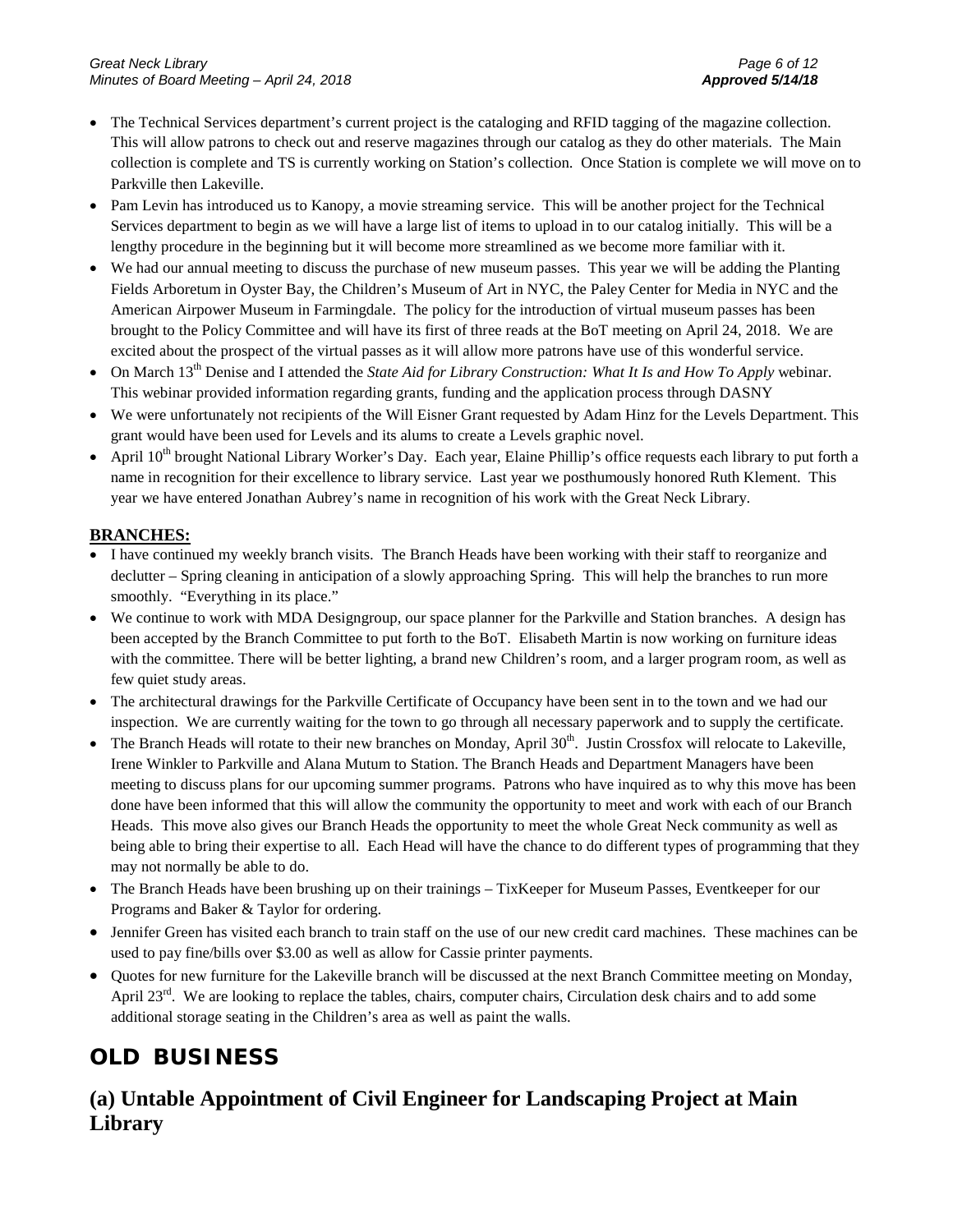#### **Upon motion by Trustee Marcus, seconded by Trustee Pizer and after discussion, it was,**

RESOLVED, that the Great Neck Library Board take from the table the motion relating to the appointment of a Civil Engineer for the Landscaping Project at the Main Library.

**VOTE:** Yes – 5 (Schaufeld, Miller, Yan, Pizer, Marcus) *MOTION CARRIED UNANIMOUSLY*

# **(b) Appointment of Civil Engineer for Landscaping Project at Main Library**

## **Upon motion by Trustee Marcus, seconded by Trustee Miller and after discussion, it was,**

RESOLVED, that the Great Neck Library Board approve the appointment of Bladykas & Panetta to provide civil engineering services associated with the landscaping project at the Main Library in the amount of \$19,500.00; such funds to be taken from the Landscaping Fund. Contract pending Legal Review.

**VOTE:** Yes – 5 (Schaufeld, Miller, Yan, Pizer, Marcus) *MOTION CARRIED UNANIMOUSLY*

*Public Comment: R. Gilliar*

# **NEW BUSINESS**

# **(a) Approve Extension of Monies for Web Maintenance**

#### **Upon motion by Trustee Pizer, seconded by Trustee Marcus and after discussion, it was,**

RESOLVED, that the Great Neck Library Board extend the stipend approved on January 16, 2018 for an annual amount of \$5,000.00 to Cindy Simeti for the purpose of web site maintenance for an additional period of three (3) months, May through end July.

**VOTE:** Yes – 4 (Schaufeld, Miller, Pizer, Marcus) Abstained  $-1$  (Yan) *MOTION CARRIED* 

*Board Comment: Trustee Pizer commended Cindy Simeti's work on publicity and website.*

*Public Comment: R. Gilliar*

# **(b) Approval of Additional Museum Pass Subscriptions**

## **Upon motion by Trustee Miller, seconded by Trustee Yan and after discussion, it was,**

RESOLVED, that the Great Neck Library Board approve the purchase of additional Museum Pass Subscriptions for the Planting Fields Arboretum, Childrens Museum of Art, The Paley Center for Media and The American Airpower Museum in the amount of \$1,175.00; such funds to be taken from the Carter Restricted Gift Fund.

**VOTE:** Yes – 5 (Schaufeld, Miller, Yan, Pizer, Marcus)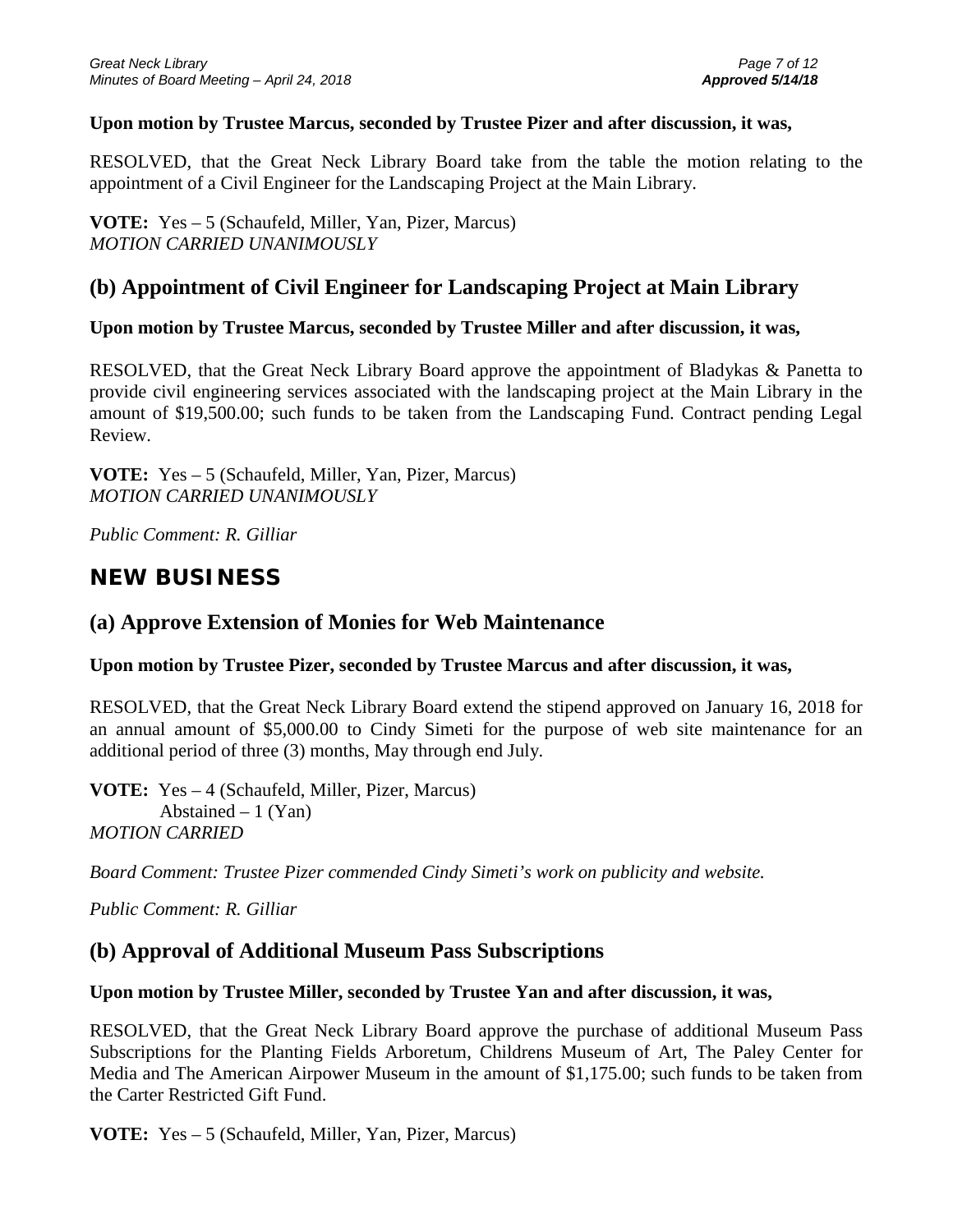### *MOTION CARRIED UNANIMOUSLY*

# **(c) Sale of Outdated Travel, Stamp Books and Encyclopedias**

## **Upon motion by Trustee Marcus, and after discussion, it was subsequently TABLED,**

MOVED, that the Great Neck Library Board of Trustees authorize the sale of outdated Travel, Stamp Books and Encyclopedias.

*Board Comment: Motion was TABLED for list of books to be sold.*

*Public Comment: R. Gilliar, N. Penner, J. Clausen*

# **(d) Replacement of Existing Cleaning Company for the Main Library and Branches**

## **Upon motion by Trustee Miller, seconded by Trustee Pizer and after discussion, it was,**

RESOLVED, that the Great Neck Library Board accept OneService Commercial Building Maintenance based upon, their quotation dated March 20, 2018, to clean the Main Library and the Branches, in the monthly combined amount of \$7535.00, funds to be charged to the Cleaning Service expense line per Location of the General Fund. Contract pending Legal Review.

**VOTE:** Yes – 5 (Schaufeld, Miller, Yan, Pizer, Marcus) *MOTION CARRIED UNANIMOUSLY*

# **(e) Appointment of Landscaper for General Maintenance at the Main Library**

## **Upon motion by Trustee Marcus, seconded by Trustee Miller and after discussion, it was,**

RESOLVED, that the Great Neck Library Board of Trustees approve the contract with Roma Horticulture Inc. for landscaping services at the Main Library, at a cost of \$7,731.00; such funds to be taken from the Landscaping expense line in the General Fund. Contract pending Legal Review.

**VOTE:** Yes – 5 (Schaufeld, Miller, Yan, Pizer, Marcus) *MOTION CARRIED UNANIMOUSLY*

# **(f) Renewal of Water Treatment Contract for the Main Library**

## **Upon motion by Trustee Yan, seconded by Trustee Miller and after discussion, it was,**

RESOLVED, that the Great Neck Library Board of Trustees approve the renewal of the contract with The Metro Group, Inc. for water treatment services at the Main Library, in the amount of \$5,850.00; such funds to be taken from the Service Contract expense line in the General Fund. Contract pending Legal Review.

**VOTE:** Yes – 5 (Schaufeld, Miller, Yan, Pizer, Marcus) *MOTION CARRIED UNANIMOUSLY*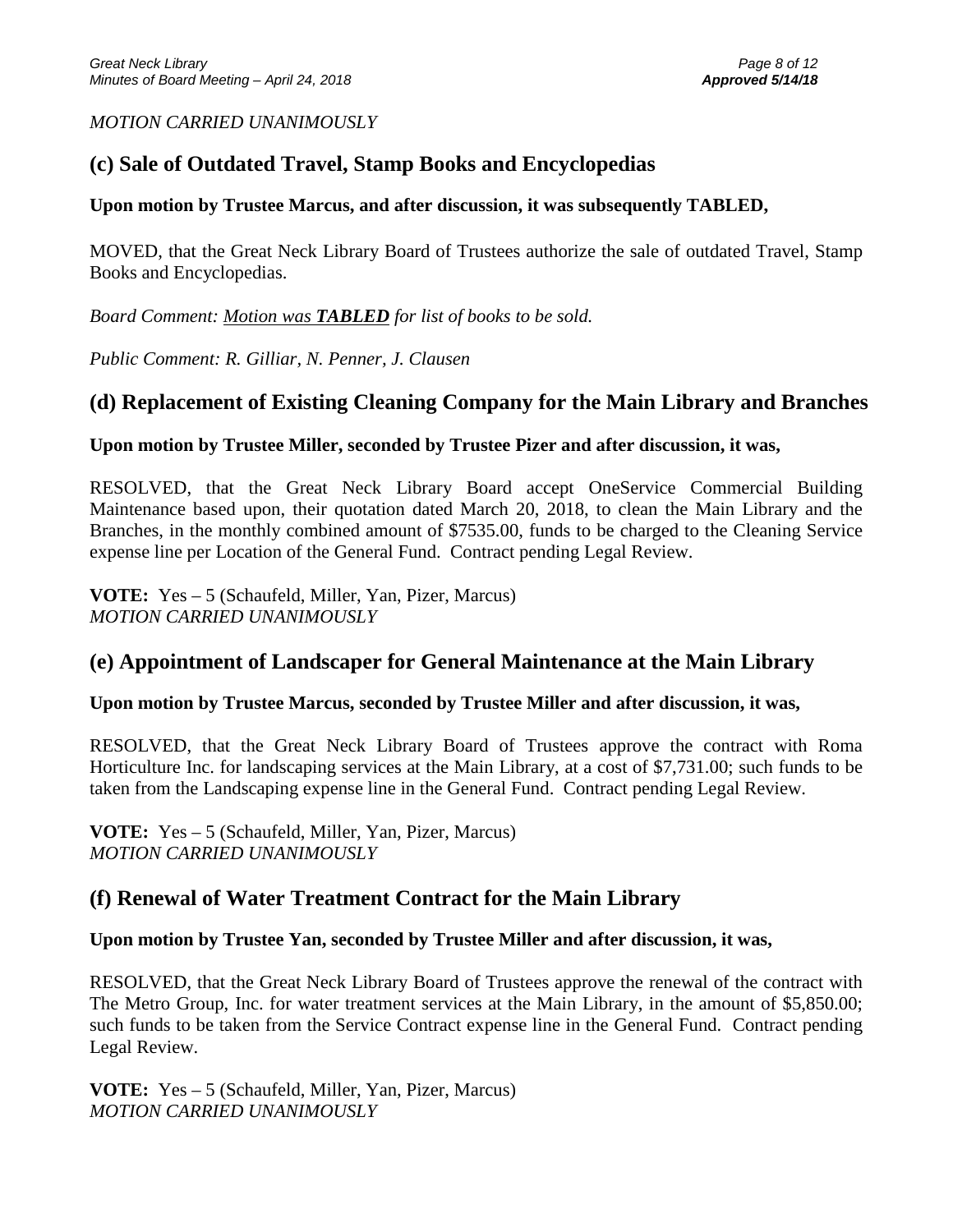# **(g) Renewal of Fire Alarm Service Contract at Main Library**

# **Upon motion by Trustee Pizer, seconded by Trustee Yan and after discussion, it was,**

RESOLVED, that the Great Neck Library Board of Trustees approve the renewal of the contract with Star Fire Protection Co. for fire alarm services at the Main Library, in the amount of \$3,800.00; such funds to be taken from the Service Contract expense line in the General Fund. Contract pending Legal Review.

**VOTE:** Yes – 5 (Schaufeld, Miller, Yan, Pizer, Marcus) *MOTION CARRIED UNANIMOUSLY*

# **(h) Renewal of HVAC Service Contract for the Main Library**

Item was stricken from agenda.

# **(i) Approval of Purchase of Plans Required for Public Assembly Permit for Main Library and Levels**

# **Upon motion by Trustee Miller, seconded by Trustee Yan and after discussion, it was,**

I move that the Great Neck Library Board of Trustees approve the hiring of Kaeyer, Garment and Davidsons Architects, PC (KG&D) to re-format drawings necessary to obtain a Public Assembly Permit for the Main Library's Community Room and Levels, at a cost not to exceed \$2,400; such funds to be taken from the Main Building and Special Services Fund.

**VOTE:** Yes – 4 (Schaufeld, Miller, Yan, Marcus) Abstained – 1 (Pizer) *MOTION CARRIED*

# **(j) Approval of Section 125 Plan for FSA and Dependent Care**

# **Upon Motion by Trustee Yan, seconded by Trustee Marcus and after discussion, it was,**

Moved, that the Great Neck Library Board of Trustees of the Great Neck Library approve the hiring of WageWorks to administer our Section 125 plan for Flexible Spending Accounts (FSA) and Dependent Care expenses, at a cost not to exceed \$4,000.00 per year; such funds to be taken from the HR Consulting Fees expense line in the General Fund.

**VOTE:** Yes – 5 (Schaufeld, Miller, Yan, Pizer, Marcus) *MOTION CARRIED UNANIMOUSLY*

# **Trustee Pizer please read statement after Resolution:**

In fulfilling item 22 of the Memorandum of Agreement for the Great Neck Library Staff Association ratified on July 25, 2017, Article Eighteen (c): Fringe Benefits, the Library will offer employees a Section 125 plan to cover dependent/child care expenses and unreimbursed medical expenses.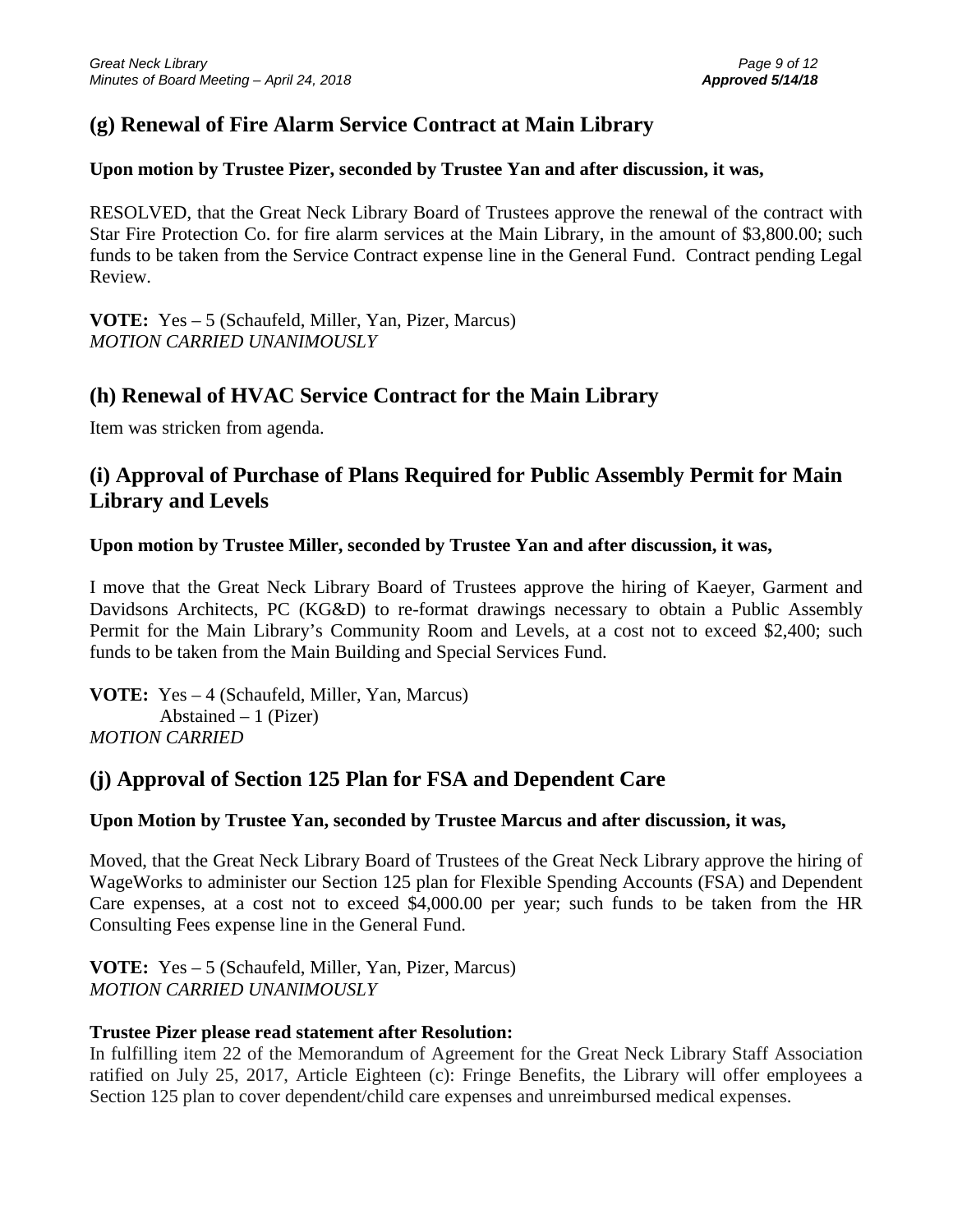# **(k) Approve Two (2) Bathroom Locks for Main Library**

### **Upon motion by Trustee Pizer, seconded by Trustee Marcus and after discussion, it was,**

RESOLVED, that the Great Neck Library Board of Trustees approve the purchase of two (2) mortise bathroom locks for the Main Library, from Key Star Locksmith, in the amount of \$900.00; such funds to be taken from the Main Building and Special Services Fund.

**VOTE:** Yes – 5 (Schaufeld, Miller, Yan, Pizer, Marcus) *MOTION CARRIED UNANIMOUSLY*

# **(l) Award RFP for Legal Counsel to the Library**

### **Upon motion by Trustee Miller, seconded by Trustee Marcus and after discussion, it was,**

RESOLVED, that the Great Neck Library Board of Trustees authorize the firm of Bee, Ready, Fishbein, Hatter and Donovan to represent the Library as its general counsel in all pertinent matters for a period of 2 years at a uniform hourly rate of \$250 for the time of any attorney; funds for this service will be taken from the Legal Fees – General line of the operating budget.

**VOTE:** Yes – 5 (Schaufeld, Miller, Yan, Pizer, Marcus) *MOTION CARRIED UNANIMOUSLY*

*Public Comment: R. Gilliar, N. Penner*

# **(m) Approve 3D Printers for Main Library**

#### **Upon motion by Trustee Marcus, seconded by Trustee Miller and after discussion, it was,**

RESOLVED, that the Great Neck Library Board of Trustees approve the purchase of two (2) MakerBot Replicator+ 3D printers; one (1) Educator's Guidebook; two (2) ten packs of PLA Filament; two (2) Smart Extruders; two (2) Makerbot Carts; and two (2) 3-year Protection Plans, in the amount of \$10,697.56; such funds to be taken from the Automated Library Fund.

**VOTE:** Yes – 5 (Schaufeld, Miller, Yan, Pizer, Marcus) *MOTION CARRIED UNANIMOUSLY*

# **(n) Approval of Part Time Reference Job Posting**

## **Upon motion by Trustee Pizer, seconded by Trustee Marcus and after discussion, it was,**

RESOLVED, that the Great Neck Library Board of Trustees accept the Part Time Reference Job Posting and Description as attached.

**VOTE:** Yes – 5 (Schaufeld, Miller, Yan, Pizer, Marcus) *MOTION CARRIED UNANIMOUSLY*

*Public Comment: N. Penner*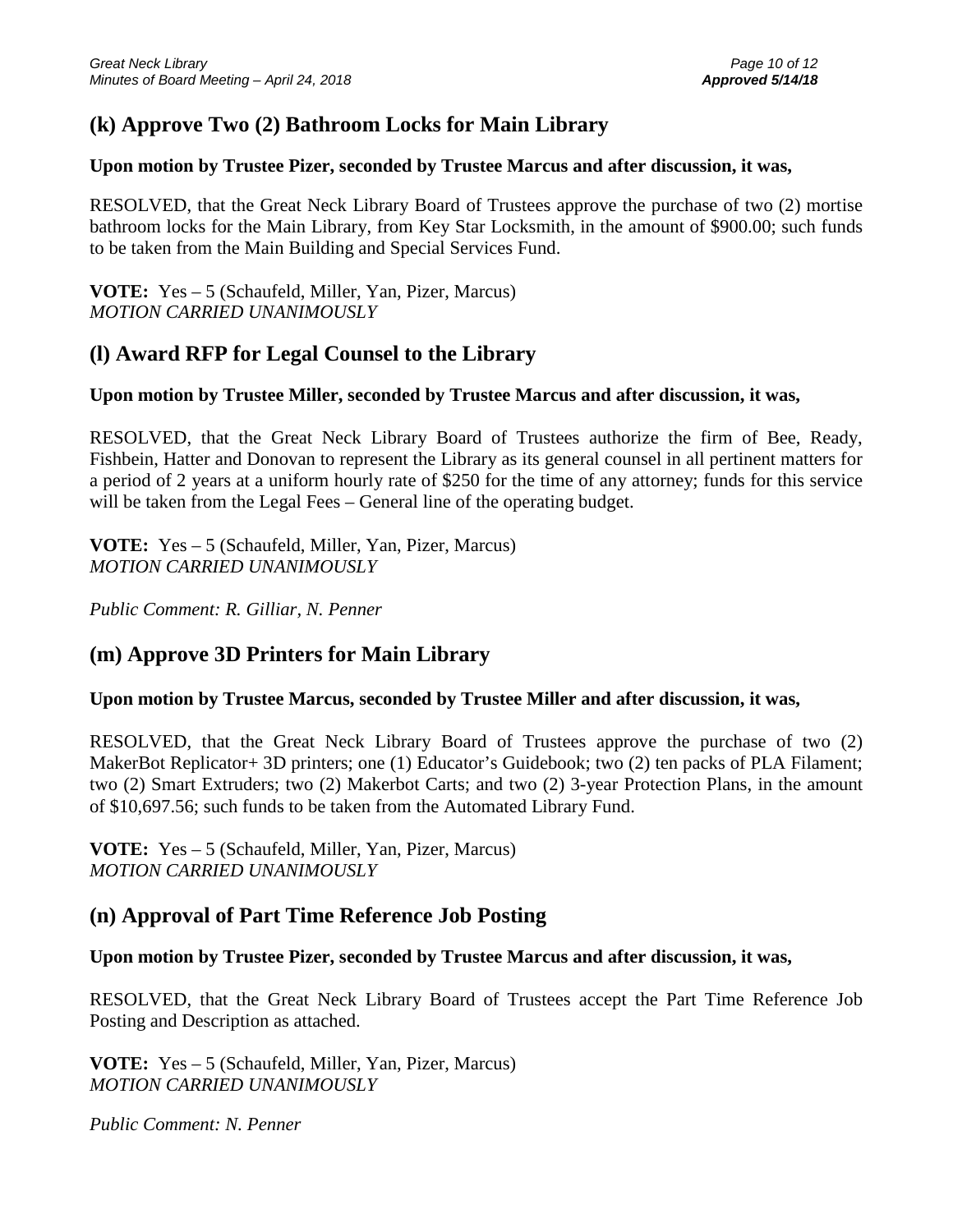# **(o) Approval of Emerging Technologies Librarian Posting and Job Description**

### **Upon motion by Trustee Miller, seconded by Trustee Marcus and after discussion, it was,**

RESOLVED, that the Great Neck Library Board of Trustees accept the Emerging Technologies Librarian Job Posting and Description as attached.

**VOTE:** Yes – 5 (Schaufeld, Miller, Yan, Pizer, Marcus) *MOTION CARRIED UNANIMOUSLY*

*Public Comment: R. Gilliar, N. Penner*

# **(p) Approve 2 Factor Cloud Authentication for Remote Access**

### **Upon motion by Trustee Pizer, seconded by Trustee Marcus and after discussion, it was,**

RESOLVED, that the Great Neck Library Board of Trustees approve the purchase of 2 Factor Cloud Authentication for Remote Access from Duo Access with configuration and set up through OSI. The subscription is for a one year period in an amount not to exceed \$3,540.00, which includes a one-time set up fee to OSI. Costs for the first are to be charged to the Automated Library Fund with subsequent year costs to be charged to the Software Expense line in the General Fund.

**VOTE:** Yes – 4 (Schaufeld, Miller, Pizer, Marcus) Abstained  $-1$  (Yan) *MOTION CARRIED*

*Public Comment: R. Gilliar*

## **(q) Policy Manual Changes**

- a. Revise Section 200-40/Board Committees First Read
- b. Revise Section 400-20/Bank Accounts First Read
- c. Revise Section 700-40/Loan Periods and Limitations First Read
- d. New Section 400-58/Capital Asset Policy First Read
- e. New Section 500-76/Unaccompanied Adults in Children's Area First Read

*Public Comment: R. Gilliar*

# **CORRESPONDENCE**

F. Harooni letter - Patron was not in attendance.

# **OPEN TIME**

N. Penner: Railing in disabled bathroom at Station Branch Library